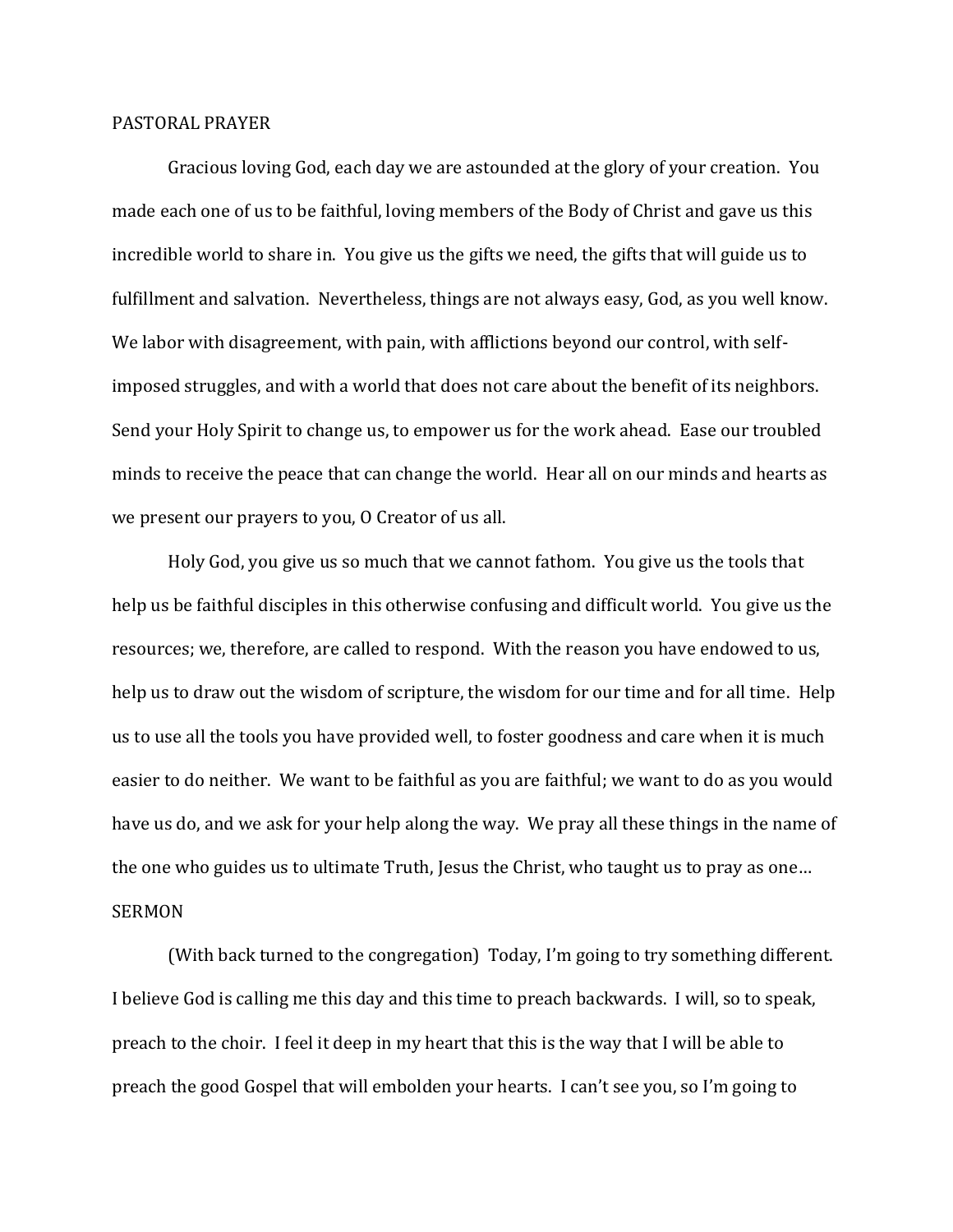assume that you are shaking your heads in agreement. Great, so, let's get started by looking at the scripture passages for today, for they hold a lot of wisdom. I assume that you have opened your bibles to the right spot and are ready to look at them again, right?

Sometimes, you see things that just doesn't make any sense. Why do we drive on a parkway and park in a driveway? Why do we call them a pair of pants when there's only one? Why do dentists talk to you while they work? Why is there Braille lettering on driveup ATMs? Why is "abbreviated" such a long word? Why, when we are talking about time, do we say "AM" or "PM"? Why not just say "A" or "P" since the "M" should just be understood? That is a question one of my favorite NFL analysts, Dave Dameshek, often asks. We know right away when something makes sense and when something does not. One name is "common sense," but another name for the same thing is "reason." It makes no sense to stand up and preach with my back turned to you. It helps you to connect with me and me to connect with you when we can look each other in the eye. We need our reason to know that walking down a dark alley in the middle of the night isn't really a good idea. Our reason can also be informed by our experiences. After you have done it once, you realize that it's not the brightest idea to lick a frozen pole. You only have to do it once to realize what speed to walk on ice, or you might fall on your bottom. We rely on our reason and experience day after day without realizing it, especially when we are reading scripture. God gives us the means to interpret the timeless wisdom here and now, and we also have the gift of experiencing God's presence to show us how to love others in God's world.

This week, we return to the Wesleyan Quadrilateral to complete the discussion. As we remember, the Quadrilateral are four sources that help us recognize how God is working in the world and how we can best connect with God. Two weeks ago, we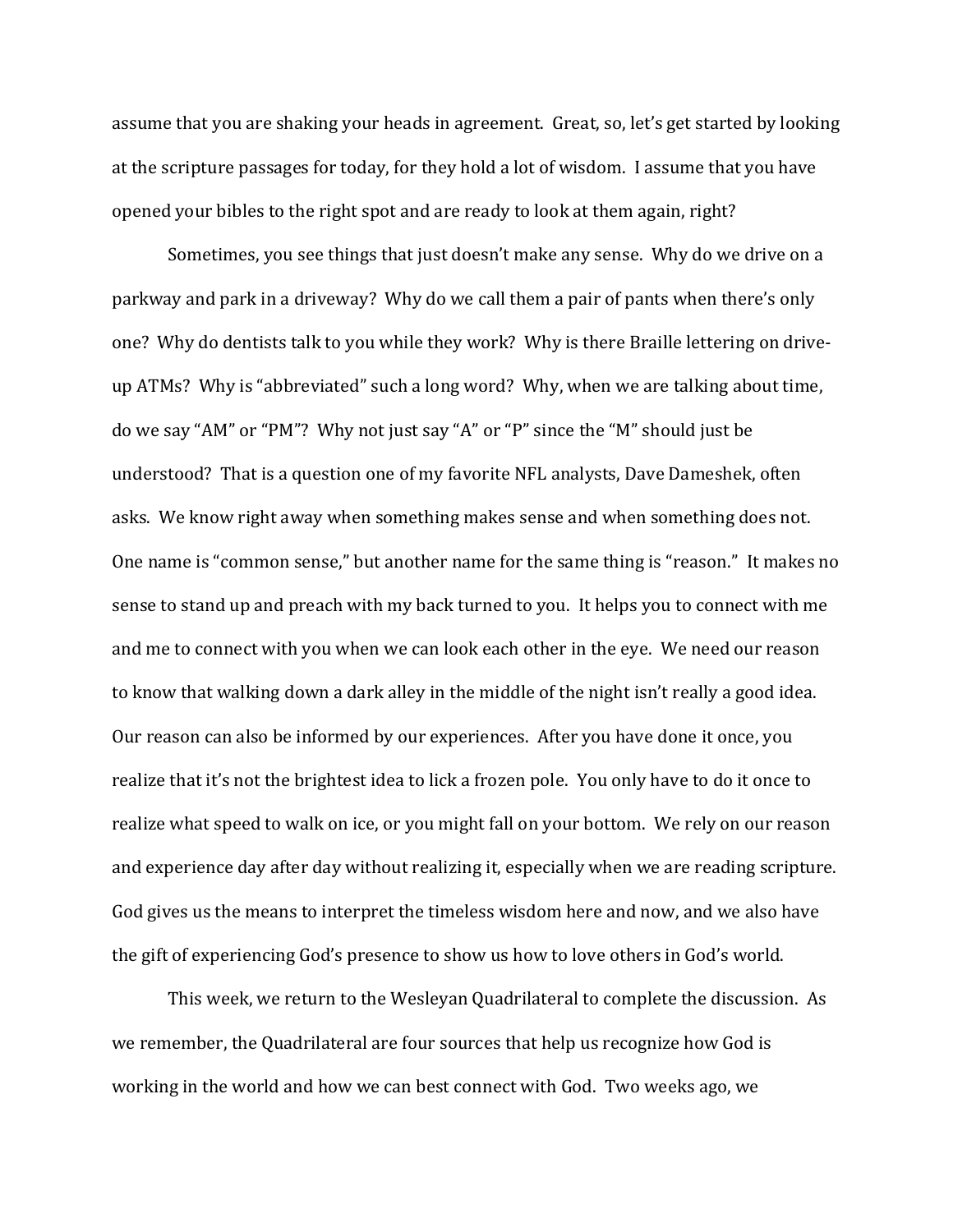discussed parts one and two: Holy Scripture and Christian Tradition. For Wesley and for us, Holy Scripture is the first and primary tool to understand God and God's work in the world. In other words, Scripture is #1 in the Wesleyan Quadrilateral, above all the others. Scripture, as Wesley indicated, contains all things needed for salvation. The other three parts illuminate the wisdom of scripture through the history of our Christian tradition, including all of the saints of the past who have guided us and nurtured us back to Christ. The last two pieces help us understand and live the Christian story as best as we can in light of scripture. Those are reason and experience. As our Book of Discipline indicates, the way we seek God and God's work in the world is "grounded in scripture, informed by Christian tradition, enlivened in experience, and tested by reason." Don't get me wrong: we can easily hear those two ideas and think that we can think and feel our way to God. No, we follow the wisdom of scripture first and foremost, and these two tools help us live out the wisdom from scripture. Let us look to our two scripture lessons and these two ideas as we understand how we best use reason looking at difficult passages like Psalm 137 and how we use our experience in light of Acts 9, the calling of the Apostle Paul.

Scripture indeed is an endless source of wisdom. We turn to many beloved passages when we need reassurance and care. We turn to Psalm 23 when we seek the presence of God. We turn to the beloved love chapter of 1 Corinthians 13 when we need a reminder of what love looks like in all its forms. We turn to specific spots where we know we can find exactly what we are looking for. However, the whole of scripture isn't just full of warm fuzzies that make us feel good. Scripture also demonstrates the darkness of humanity, and we often forget that when turning to the happier passages. There is a lot of darkness in our story as we have striven to follow our God, and we start today's discussion there. If you were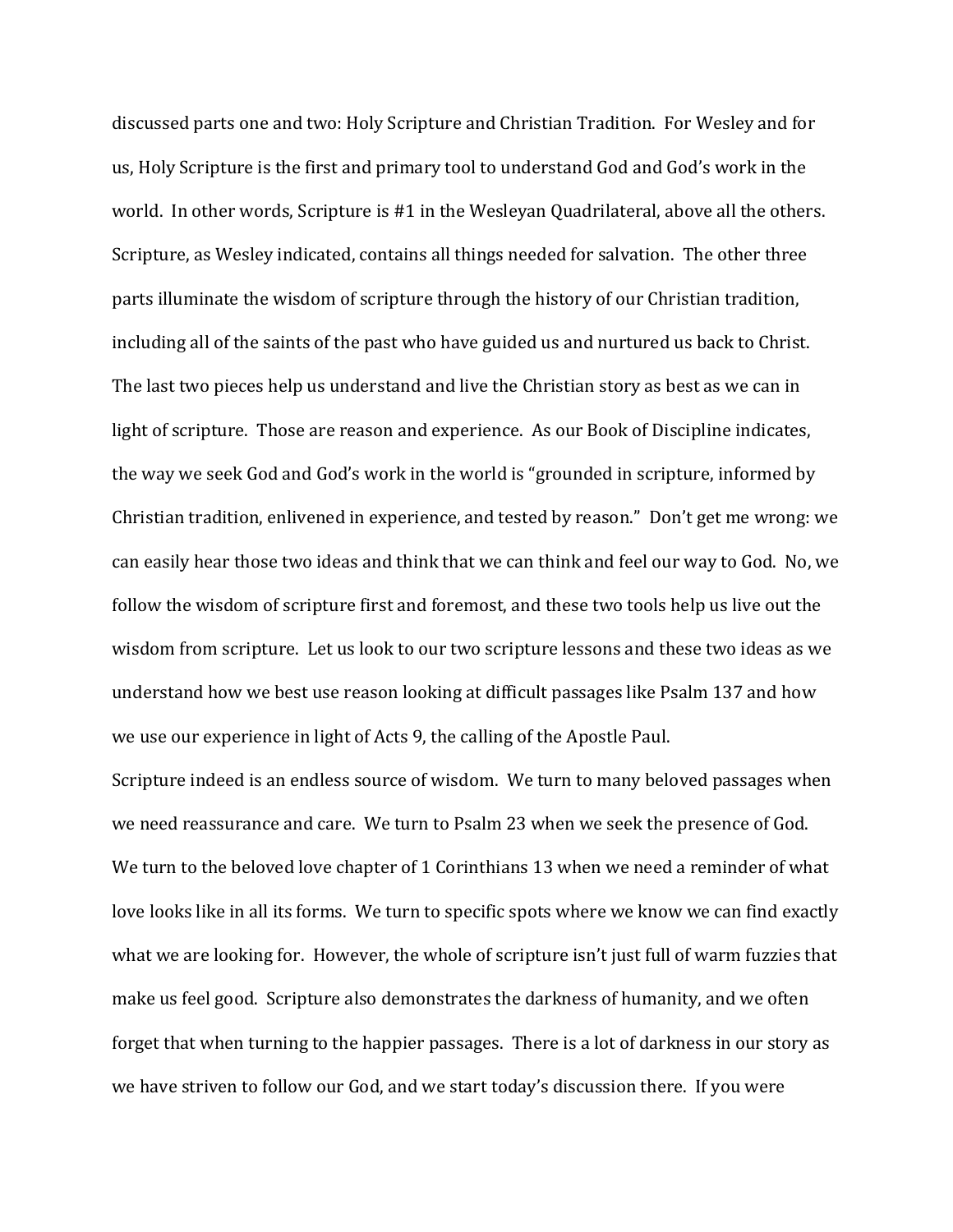confused by the first scripture lesson, Psalm 137, then you were listening. This psalm is dark. This psalm is rough. This psalm is angry. This psalm asks for some very difficult things that I doubt any of us in good mind want to do. So…what do we do with it? We illuminate what it means with our reason. In the final analysis and put simply, what just plain makes sense? A lot here does not. As Wesley said, scripture contains the wisdom we need to live our lives and the wisdom of God's salvation. However, the bible must be interpreted; it cannot be simply read and assumed. That's why we have things like Bible Study and the sermon; we need to interpret scripture to get the wisdom to live well. When we don't interpret scripture, passages like Psalm 137 can be used to validate horrible acts.

Listen to how rough and stark this psalm sounds: "By the rivers of Babylon," it says, "we sat and wept while we remembered Zion." And it goes on to say, "Our tormentors demanded songs of joy; they said, 'Sing us one of the songs of Zion!'" The psalm ends with one of the darkest statements of scripture, seeking revenge for all the wrongdoing: "O Daughter of Babylon, doomed to destruction, happy is he who repays you for what you have done to us – he who sizes your infants and dashes them against the rocks." It's a big statement. It's a scary statement. It's not something we like. But the bottom line is that this is something that is said in Holy Scripture, and because it is, we have to sit with it and we have to understand what it is telling us, and that doesn't come with a single reading.

If we do not interpret it well, it sounds like it advocates killing young children out of anger. Reasonably, we know in our hearts and in the grand scheme of scripture that this is just not right. If we utilize our reason and our discernment to understand what this psalm is really saying, then we get a greater glimpse of our God-given humanity and how to use it best for God's glory. So what is it saying? This psalm speaks of a community mourning for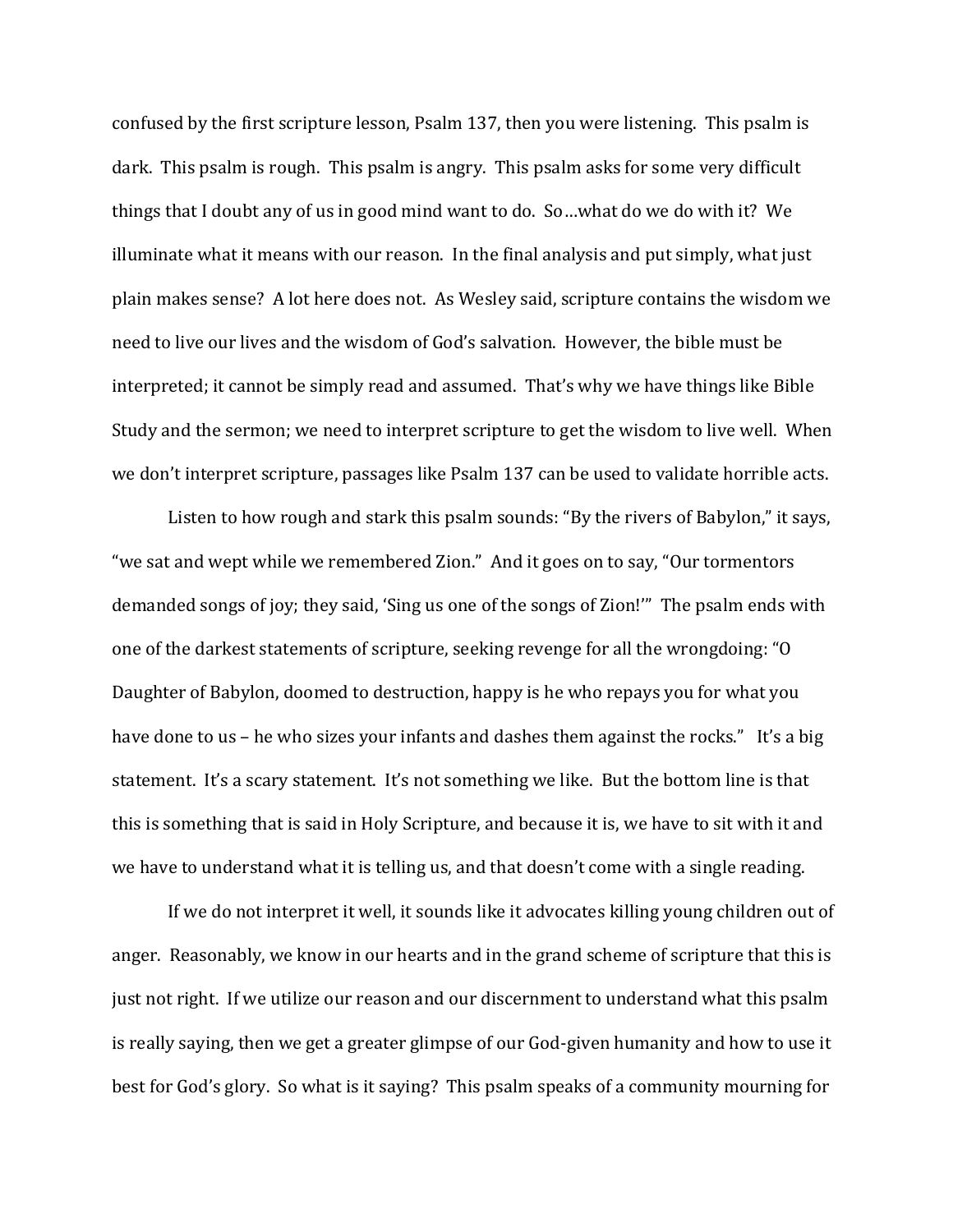the loss of its land. This psalm is a lament, a way of expressing deep, painful grief. It was written in the time of the exile, when the Babylonians took over the land of Judah and removed the people to Babylon. It's a way of trying to come to terms with this new and horrible situation they are now in. They were utterly conquered and destroyed, ripped away from the land God had promised to them, and so they were understandably confused, lost, and extremely angry. At the same time, the people were abused by their captors, the Babylonians, who mock them in their grief and struggle to understand what has happened. How does one usually respond when one is angry, mourning, and can find nothing but ridicule from those around them? They get angrier, of course. When we are deeply angry, as anyone would attest, we can easily say some things that are difficult and hurtful to others. We can say things that we never really meant, but nevertheless, we cannot take them back. This is one of those times, preserved in Holy Scripture. Out of anger and frustration, out of lament and grief, the people expressed the desire to hurt their captors.

This psalm helps us understand that even the characters in the Bible outside of Jesus are as flawed as us. They could make big mistakes, and they did. King David had another man killed so he could have his wife. Peter denied Jesus Christ three times. Many flat disobeyed God to God's face. They said things out of anger, maybe even rage, that wasn't appropriate but simply out of the anger of the moment. This is one of them. The timeless truth of this passage is that there is trial and pain, and anger does come. Anger can be misused greatly, but if we use it well, we do not diminish God's creation but glorify God.

Changing gears, let's say I want to learn to become a carpenter. What are my qualifications? Well, my grandfather was an amazing carpenter; he crafted so many beautiful things in his life including the cabinets in my childhood home that have stood the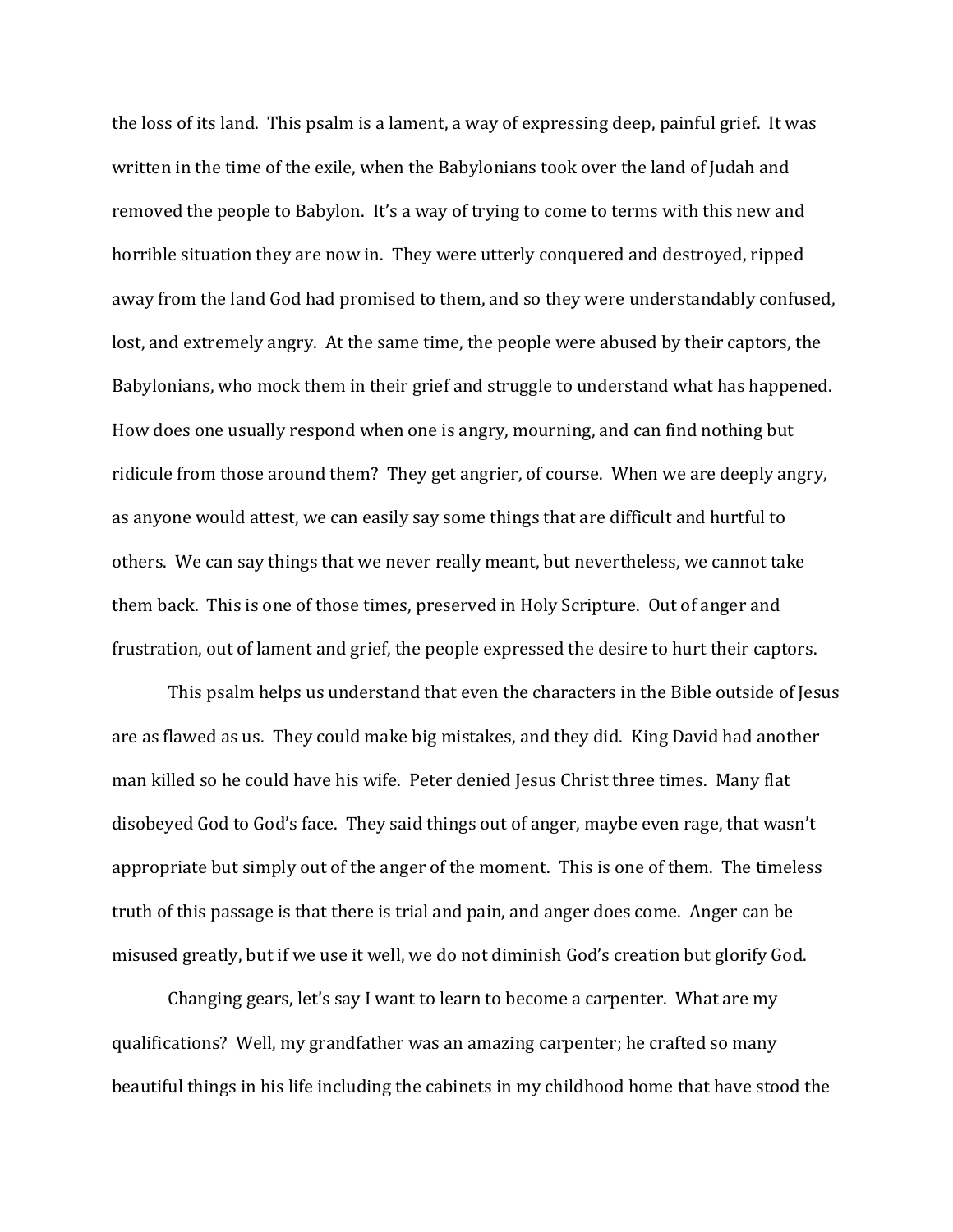tests of time. So, by that fact, I can pick up a hammer, some wood, and nails, and I should be able to make things to his quality right now. Sound accurate? Of course not. It takes more than pedigree to be a professional at something. It takes more than booksmarts, too. What it takes to be a top of the line professional is experience. I doubt any of us would disagree. We also need experience when it comes to the Christian life. We need to understand how God has worked in our lives personally and in the life of the world to faithfully follow that God Think about it this way. How can we preach God's love if we haven't experienced God's love? It's like claiming to be a lawyer and know the law inside and out when you have met a lawyer once. Experience is a necessary part of any well-rounded life.

Offhand, one might think that experience, the fourth and final piece, can overrule the others. Quite the opposite. When we use our experience, we use it to confirm the wisdom of scripture, not to overrule it. Experience brings the wisdom of scripture to life in ways that change our lives. To get a biblical example, we turn to the book of Acts. This is the dramatic telling of the Christian persecutor Saul's transformation into the Apostle Paul, who might be the greatest Apostle and definitely most prolific writer in the history of scripture. This man had an experience on the road to Damascus. He was thrown off his horse by a blinding light and a voice. Only he could "see the light," literally and metaphorically. He was blinded for a while but led into the care of a disciple named Ananias, who cared for him in the midst of his newfound toil. Ananias placed hands on him and told him to receive the Holy Spirit. From there on, there was no more Saul the Persecutor; there was the Apostle Paul. For him, experience was a key component of change, of transformation. He came out of that experience humbled and better understood what the love of God in Jesus Christ meant. God knows that experience is one of our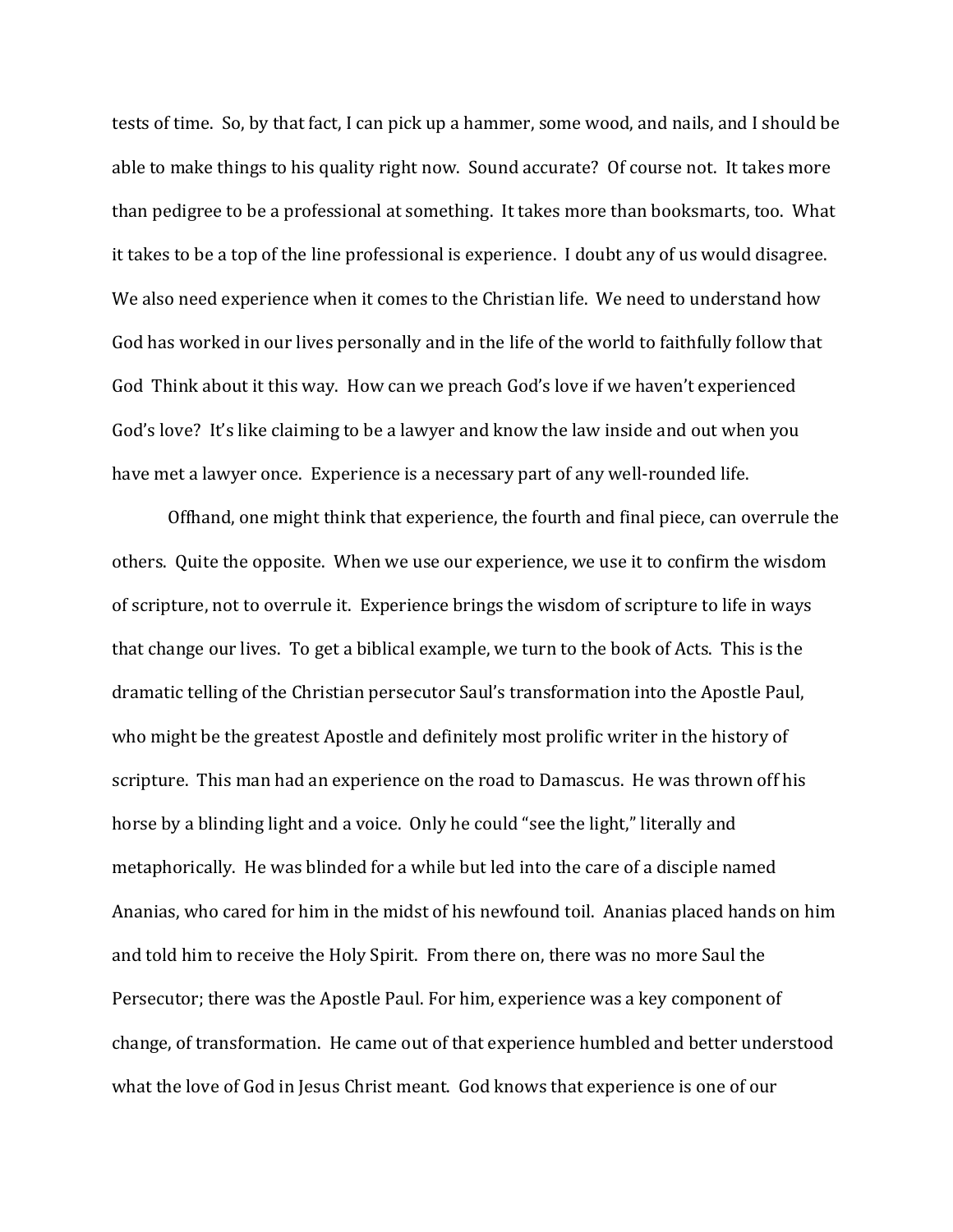greatest teachers, and God comes into our lives to teach us those lessons we need to hear. Paul needed it, and we often need it too. God has a way of bringing scripture's wisdom to life in our lives, whether that be a calm and steady voice or a strong slap in the head.

So there you have it: Scripture, Tradition, Reason, Experience. The bottom line is that these pieces of the Quadrilateral are prescriptive. I'm not preaching something new or different that we have no idea how to use. Whether we realize it or not, we use the Quadrilateral, even though we may not have described it that way. Every day, we can turn to the scriptures and read them by ourselves or with others. When we celebrate the church holidays, whenever you open a Christian book by C.S. Lewis or Billy Graham, that is Christian Tradition at work. Whenever we turn to the scriptures and proclaim the word, we use reason to show how to best apply scripture's wisdom. Whenever we get together and chat, we often talk about how God has guided us. We use experience to understand how God is working in our lives and how God guides us. The important thing is when we use all these God-given gifts, we are best able to follow the calling of the Lord Jesus Christ.

God has given us so many gifts that we are called to use for God's service and the betterment of the world. We looked at scripture and tradition; we now have reason and experience. First of all, what just makes sense? We use reason to understand difficult passages like Psalm 137, for its message is not obvious. We also know that scripture must be experienced; we experience the love of Christ before we preach it. Experience brings scripture to life. It happened to Saul in Acts 9, which allowed him to become the Apostle Paul and write all those incredible letters we treasure. This is the well-rounded and full Christian life, and God works in each of these parts to bring us to maturity. We have these